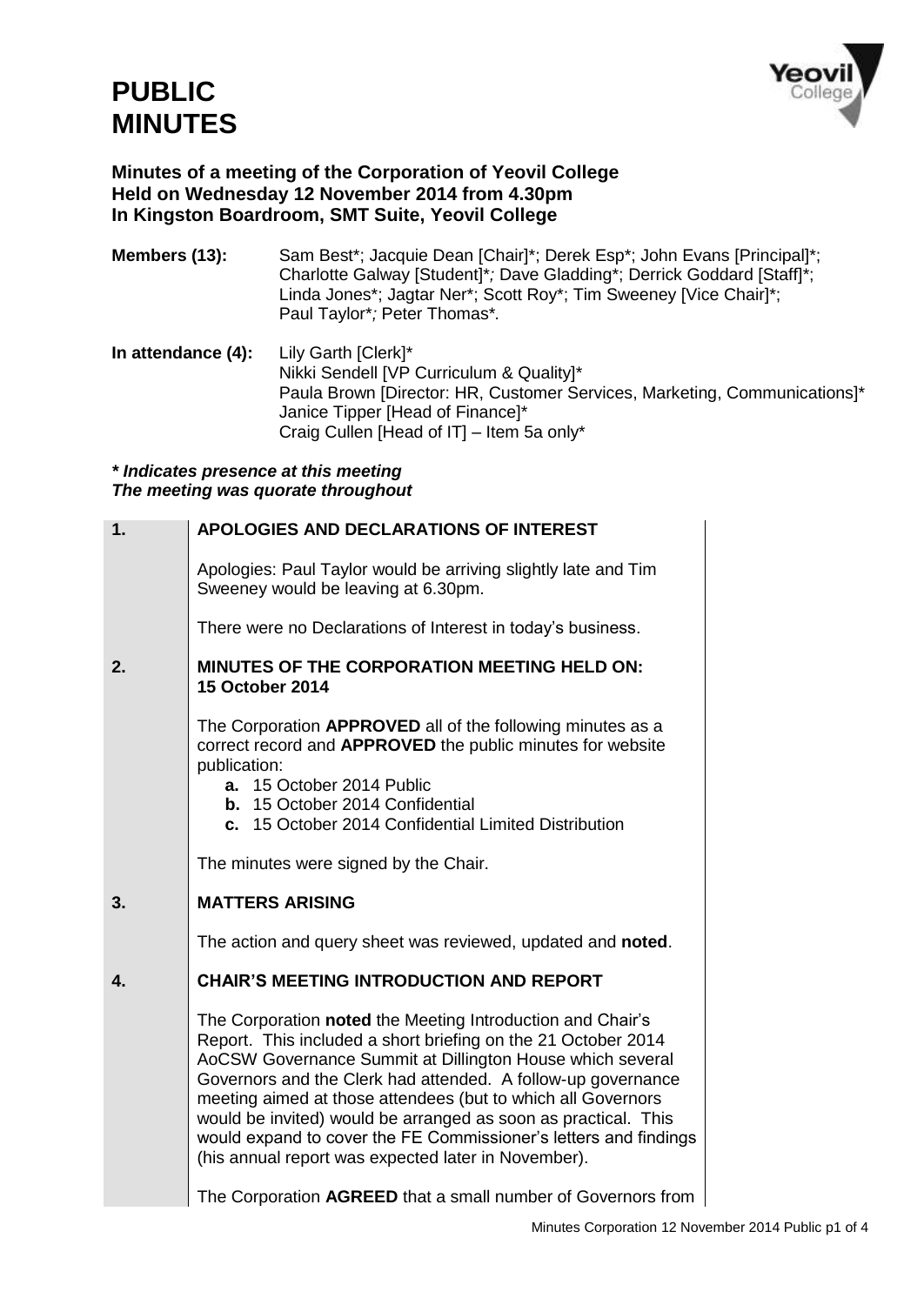|    | Norton Radstock College could attend a future Corporation and/or<br>Committee meeting as part of sharing good practice.                                                                                                                                                                                                                                                                                                                                                                                                                                                                                                          |                             |
|----|----------------------------------------------------------------------------------------------------------------------------------------------------------------------------------------------------------------------------------------------------------------------------------------------------------------------------------------------------------------------------------------------------------------------------------------------------------------------------------------------------------------------------------------------------------------------------------------------------------------------------------|-----------------------------|
|    | Paul Taylor joined the meeting.                                                                                                                                                                                                                                                                                                                                                                                                                                                                                                                                                                                                  |                             |
|    | <b>Search and Governance Committee Business</b>                                                                                                                                                                                                                                                                                                                                                                                                                                                                                                                                                                                  |                             |
|    | The Chair and Clerk informed the Corporation of the business of<br>today's S&G 3pm meeting. Corporation Self-Assessment was<br>discussed. The Clerk would distribute her S&G presentation<br>(based upon Governor Conversation Outcomes) and condense<br>the feedback for insertion into the relevant sections of the overall<br>College SAR which the Principal and Vice Principal Curriculum<br>and Quality would bring to the December Corporation meeting.                                                                                                                                                                   |                             |
|    | Governor recruitment was looking more positive than previously<br>with three potential applicants in the pipeline.                                                                                                                                                                                                                                                                                                                                                                                                                                                                                                               |                             |
|    | College Learning Walks were briefly discussed. The Principal and<br>Clerk would prepare the arrangements for the Corporation.                                                                                                                                                                                                                                                                                                                                                                                                                                                                                                    | Principal &<br><b>Clerk</b> |
|    | A number of Membership recommendations had been made<br>which would be brought in a timely manner to future Corporation<br>meetings.                                                                                                                                                                                                                                                                                                                                                                                                                                                                                             | <b>Clerk</b>                |
|    | S&G Minutes would be made available to all Governors in due<br>course.                                                                                                                                                                                                                                                                                                                                                                                                                                                                                                                                                           |                             |
| 5. | <b>PRINCIPAL'S REPORT</b>                                                                                                                                                                                                                                                                                                                                                                                                                                                                                                                                                                                                        |                             |
|    | The Corporation noted the comprehensive Principal's Report. On<br>this occasion there was particular emphasis upon:<br>IT Update [Craig Cullen, Head of IT presented this item]<br>a. 2014/15 Learner recruitment update<br><b>b.</b> Teaching and Learning Update - Window 1 report<br>c. Building Update<br>d. 2014/15 Budget Update and management accounts<br>e. Bournemouth University Update<br>f. Matrix and North Dorset Centre update<br>g. Career College<br>h. Property Strategy<br>i. October 20th Open Evening<br>j. The Park School<br>k. General verbal updates<br>I. $KPIs - Web link$<br>m. Operating Statement |                             |
|    | Confidential minutes were recorded separately.                                                                                                                                                                                                                                                                                                                                                                                                                                                                                                                                                                                   |                             |
| 6. | Other LEGAL, POLICY and REGULATORY MATTERS                                                                                                                                                                                                                                                                                                                                                                                                                                                                                                                                                                                       |                             |
|    | <b>Additional Item - External Audit Engagement Letter</b><br>The Corporation agreed that the late receipt of an updated<br>External Audit Engagement Letter would be accepted and signed<br>subject to the Audit Committee Chair confirming outside of the<br>meeting that he was content with the new wording. The Head of<br>Finance and Clerk believed that the updates were standard and                                                                                                                                                                                                                                     | <b>AC Chair</b>             |

non-contentious.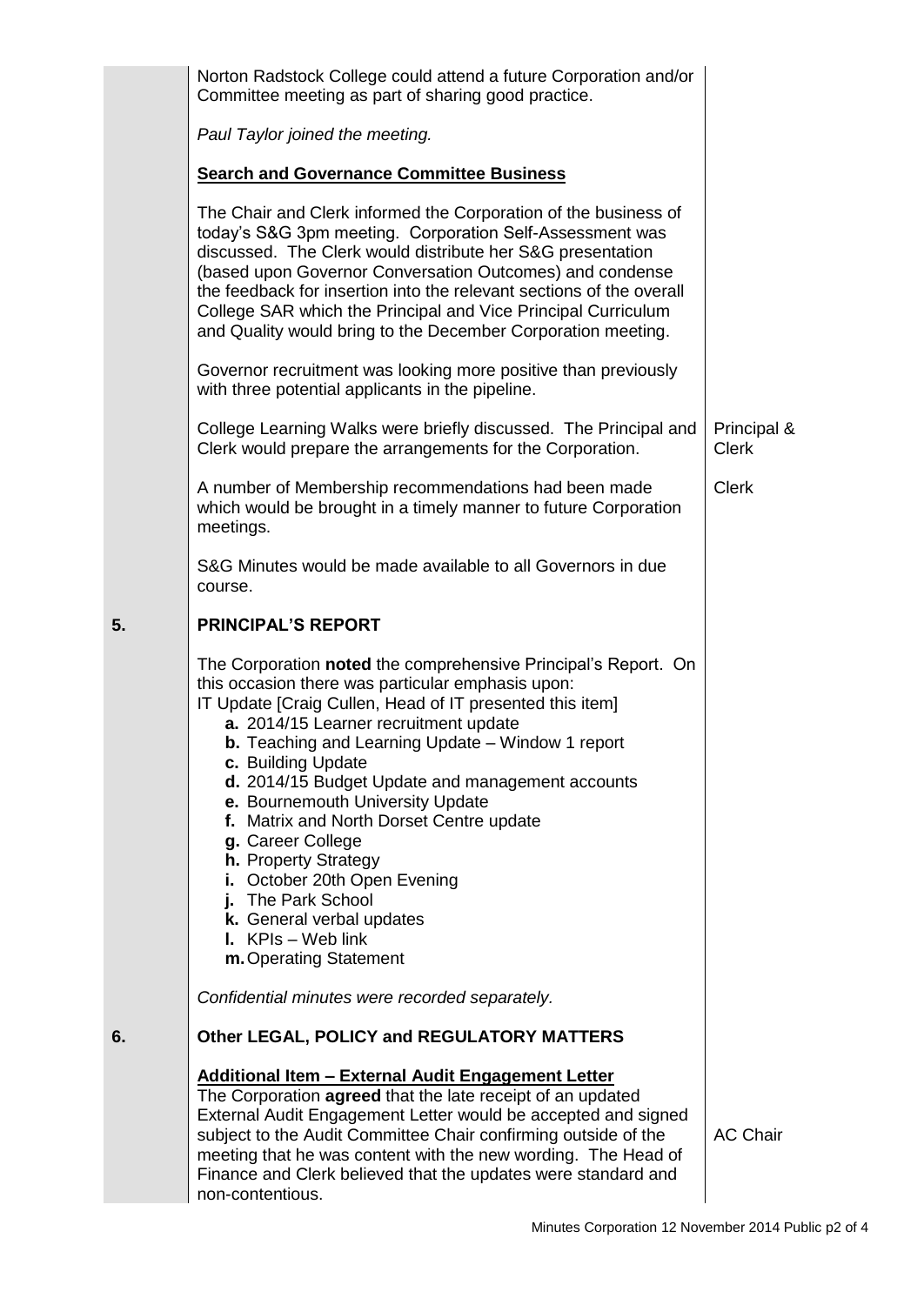| <b>Additional Item Requiring Use of the Corporation Seal</b><br>On 27 February 2014, as the result of a tender process, the<br>Corporation approved the College's new cleaning contract. This<br>contract marked a change from in-house cleaning provision to an<br>outsourced service. The contract regarding pension<br>arrangements for the affected staff required use of the<br>Corporation Seal. Assurance on the contract was requested<br>ahead of sealing. The Corporation agreed that the matter would<br>be passed to HR to take any relevant advice and then brought<br>back to the next Corporation meeting. | Principal / HR |
|---------------------------------------------------------------------------------------------------------------------------------------------------------------------------------------------------------------------------------------------------------------------------------------------------------------------------------------------------------------------------------------------------------------------------------------------------------------------------------------------------------------------------------------------------------------------------------------------------------------------------|----------------|
| The HR Director left the meeting.                                                                                                                                                                                                                                                                                                                                                                                                                                                                                                                                                                                         |                |
| 6a Writing off of a bad debt                                                                                                                                                                                                                                                                                                                                                                                                                                                                                                                                                                                              |                |
| The Corporation <b>APPROVED</b> the writing off of a bad debt as<br>explained in the Head of Finance's paper. The amount was<br>already included within the College's provision for bad debt in the<br>2013/14 financial statements.                                                                                                                                                                                                                                                                                                                                                                                      |                |
| The Head of Finance left the meeting.                                                                                                                                                                                                                                                                                                                                                                                                                                                                                                                                                                                     |                |
| 6b Draft Members Report/Operating and Financial Report                                                                                                                                                                                                                                                                                                                                                                                                                                                                                                                                                                    |                |
| Members welcomed the opportunity to consider their input to this<br>report ahead of December's formal approval. Although aspects of<br>the structure and wording were obligatory under the regulatory<br>system, several Members felt that the overall shape and<br>emphasis of the reporting would benefit from revision. The Chair<br>of the Audit Committee would assist the Principal with this<br>revision. The Chair of the Corporation would consider writing an<br>accompanying frontispiece/statement.                                                                                                           |                |
| Tim Sweeney left the meeting.                                                                                                                                                                                                                                                                                                                                                                                                                                                                                                                                                                                             |                |
| 6c Health and Safety Strategic Update/Milestones                                                                                                                                                                                                                                                                                                                                                                                                                                                                                                                                                                          |                |
| This H&S paper had been requested by the Audit and Risk<br>Committee to demonstrate that timely and proportionate work was<br>underway in response to Internal Audit findings reported to the<br>Committee at its 01 October meeting. The paper would be<br>considered in detail by the Committee at its November meeting.<br>The Corporation was content with the response, progress and<br>monitoring arrangements at this stage.                                                                                                                                                                                       |                |
| 6d Complaints Annual Report                                                                                                                                                                                                                                                                                                                                                                                                                                                                                                                                                                                               |                |
| The Corporation noted the Complaints Annual Report.                                                                                                                                                                                                                                                                                                                                                                                                                                                                                                                                                                       |                |
| <b>6e Student Matters</b>                                                                                                                                                                                                                                                                                                                                                                                                                                                                                                                                                                                                 |                |
| The Corporation noted the Student Voice Report including<br>progress on Student Governor recruitment and the Student<br>Union's charity work for Children in Need. The Corporation<br>recorded its thanks to Charlotte Galway for the high level of<br>attendance and participation she was demonstrating during her<br>term of office – this was particularly noted today as part of Self-                                                                                                                                                                                                                               |                |